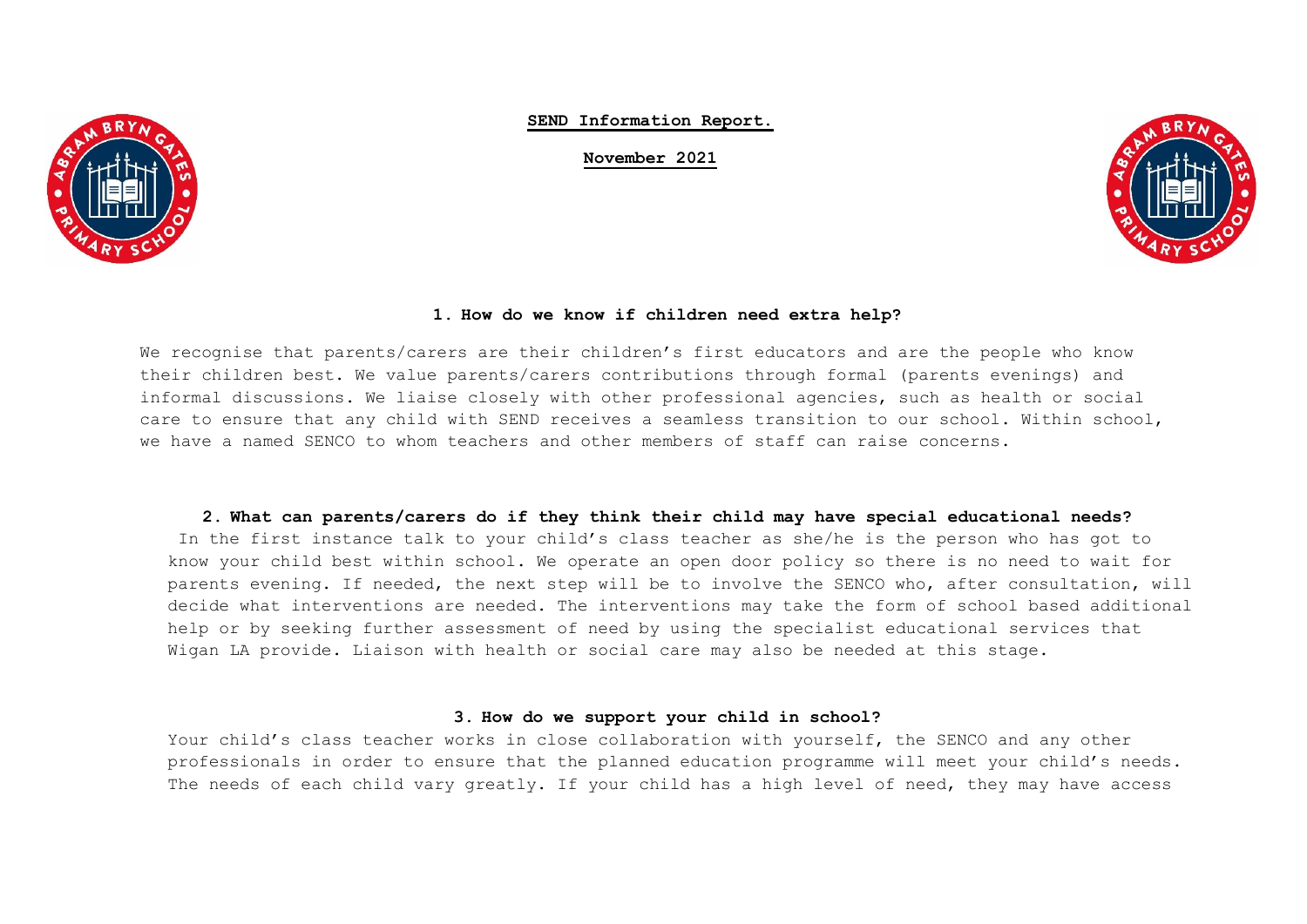to a trained adult whose role it is to support your child. However, it may be decided that your child benefits from working within a small group for targeted and regular interventions. It is the responsibility of the class teacher to ensure that the planned learning programme is delivered. The SENCO monitors the impact and effectiveness of the learning programme and the Senior Leadership Team carry out a termly analysis of progress. These processes enable us to ensure that interventions and support remain appropriate. The schools Governors are kept informed via termly Governors meetings and there are named Governor with responsibility for SEND. It is the role of the Governor to liaise with the SENCO and other members of the Senior Leadership Team. SEN Information Report

#### **4. How do we match the curriculum to your child's needs?**

We set high expectations for all children at our school. We believe in quality teaching which enables us to provide most of the differentiated learning within the classroom. In order for each child to reach their potential, it is the responsibility of the class teacher to plan learning experiences that enable each child to learn new skills and to consolidate skills already learned. Children with a high level of need have a personalized education plan. Other children may have access to small withdrawal groups to enable them to focus and attend in an environment with fewer distractions.

# **5. How do we communicate with parents/carers and how do we help parents/carers to support their child learning?**

Throughout each academic year we have formal parent's evenings in which we actively involve the children as we encourage them to take responsibility for their own learning. In reception class all parents are involved in the Tapestry programme, which provides an on-going online observation portfolio which includes photographs, postcards, observations and assessments. Throughout the Reception year both formal and informal meetings are held between school and parents in specific areas such as reading and helping at home etc… As well as the formal parent's evening we have throughout school a series of pupil / teacher interviews, in which progress and attainment are jointly evaluated. As well as children knowing exactly where they are in terms of progress and attainment they also discuss what is needed to progress further. The school's open door policy allows any concerns or worries to be dealt with appropriately and quickly.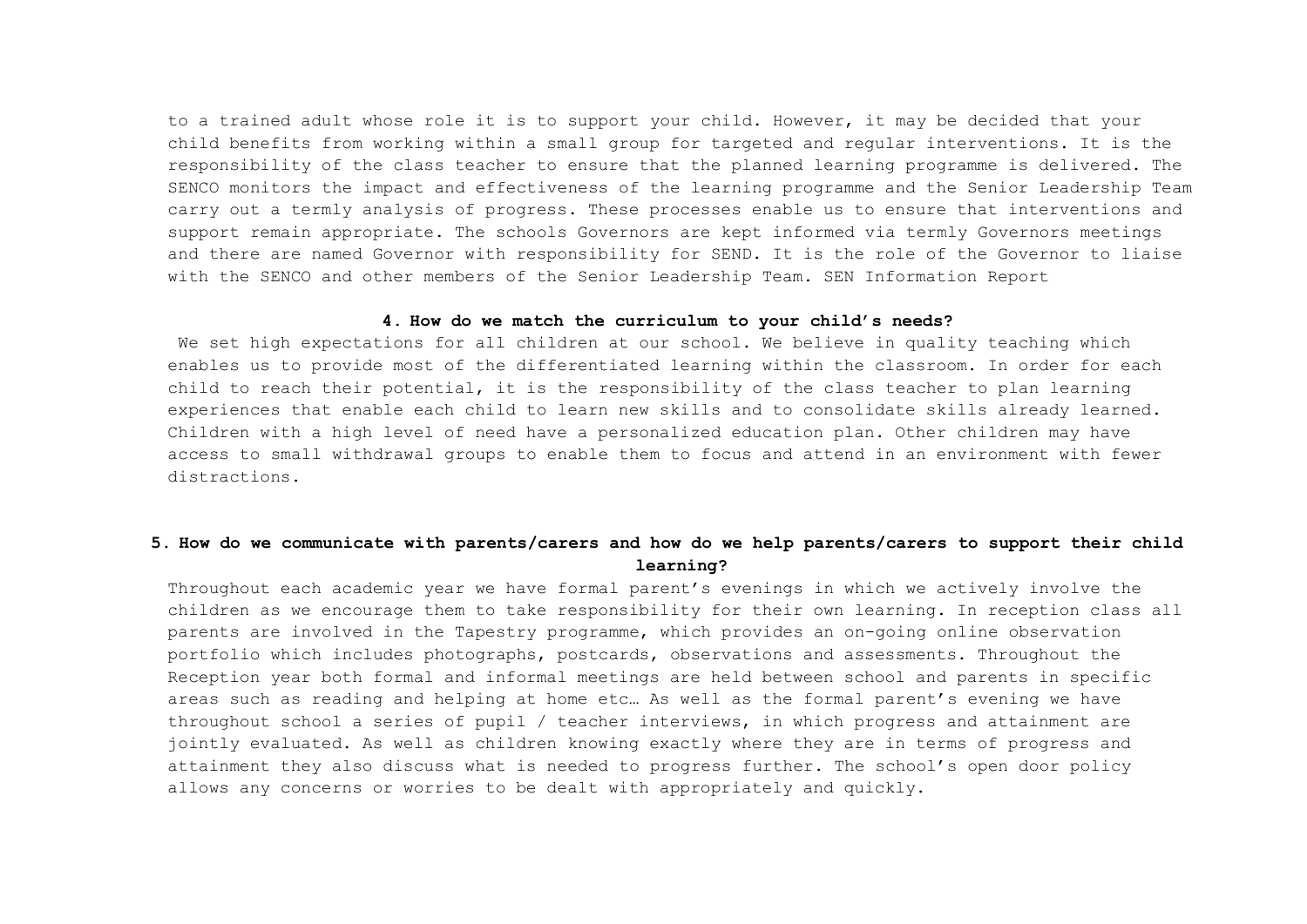## **6. How do we support your child's overall well being?**

Children are actively encouraged to talk about concerns and these concerns are dealt with sensitively and appropriately. The school subscribes to the SEAL programme (Social & Emotional Aspects of Learning), which actively encourages co operation, respect, difference of opinion, tolerance, self esteem etc… Parents are encouraged to contribute through the use of our open door policy; contact can be made with class teachers via the school office. Where there are medical needs the school will address these appropriately. More general medical needs, such as administration of medicines are carried out within the recommendations of the DfE guidance.

## **7. What specialist services and expertise do we access at school?**

Within the school based staff training is undertaken on a regular basis to ensure that staff are capable of working with children who have special educational needs. If those needs are greater than what the school can support the school can access various outreach support - these include occupational therapist, speech and language experts, targeted educational support, educational psychologist, specialist schools, visually or hearing impaired expertise, social care and gateway health workers etc…

**8. What training have staff received, or are going to receive, in order to support children with SEND?** When a child comes to school with a particular need, or develops a need whilst in school, we ensure that the relevant training is accessed. All members of the school community receive Safeguarding training every three years with the Designated Teacher receiving training every two years. We encourage staff members to access training offered by the Outreach Service at Hope School.

# **9. How will we ensure that your child is included in activities outside the classroom, including school trips?**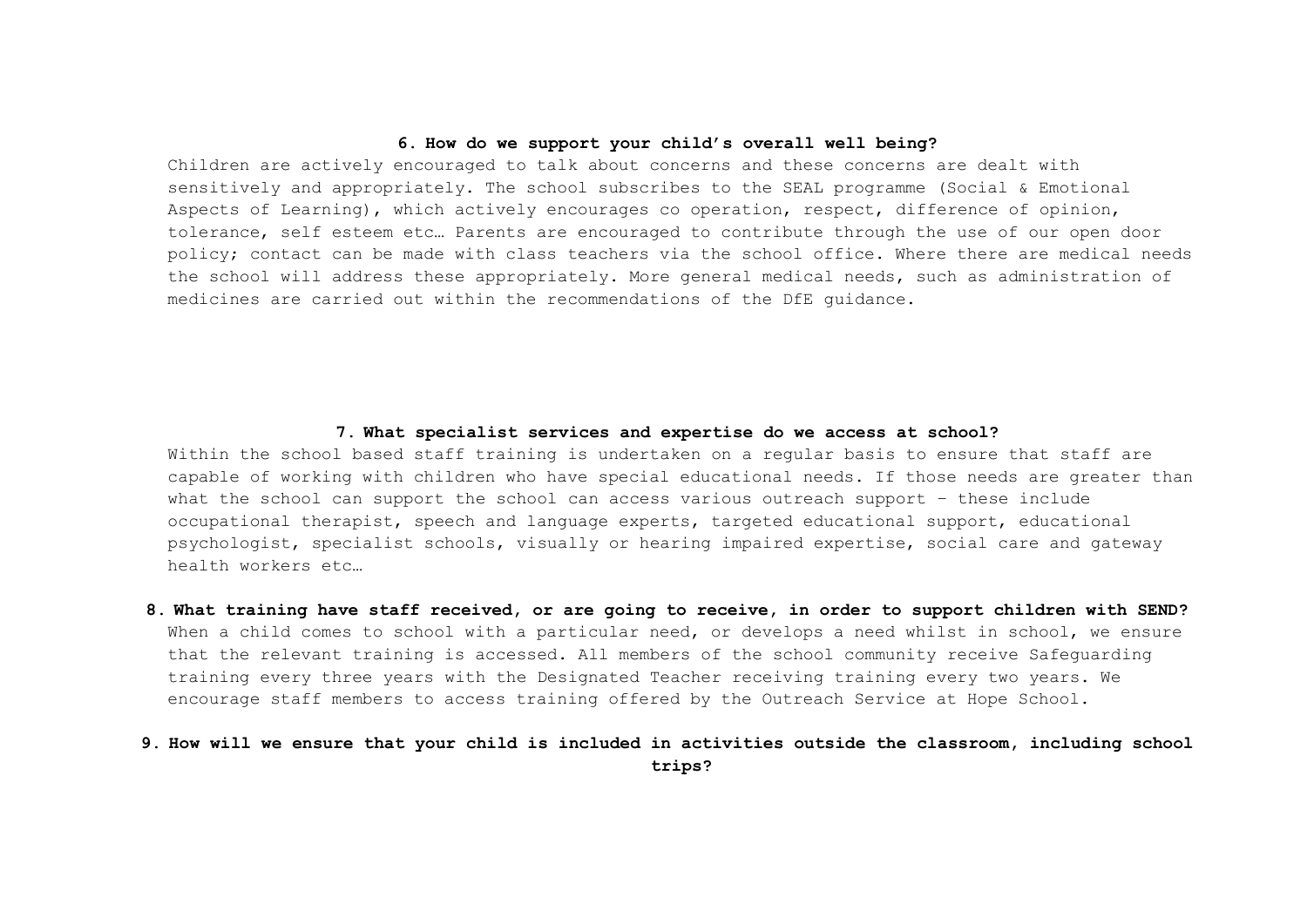All trips and activities are planned with access for all in mind. The school has a policy of taking a contribution for all trips via the Evolve system. We try to provide lots of opportunities to give your children the best possible experiences through trips and visitors throughout the year in each class. Thorough risk assessments are undertaken before activities take place. All relevant support is made available for children.

### **10. How accessible is our school environment?**

Our Accessibility Plan clearly demonstrates how access is to be improved for disabled pupils, staff and visitors to the school within a given timeframe and anticipating the need to make reasonable adjustments to accommodate their needs where practicable. The Accessibility Plan contains relevant and timely actions. We consult with specialist professionals and parents to ensure that we are able to provide the equipment and facilities to support children. There is wheelchair access to most areas of the school, including the outside environment. We are aware of the requirements around creating calm and neutral classrooms.

# **11. How do we support your child when he/she starts school, transfers to a new school or moves onto the next stage of education?**

We offer a flexible approach to your child's introduction to school with regards to the number of preparatory visits. We are able to visit your child in their pre-school setting and also at home. If your child transfers to another school we liaise closely with the receiving. When your child is moving onto the next stage of education we offer support through extended or additional visits, close liaison with the next education provider and detailed tracking and progress information. At every stage we consult with parents/carers.

#### **12. How do we allocate resources and how are they matched to your child's additional needs?**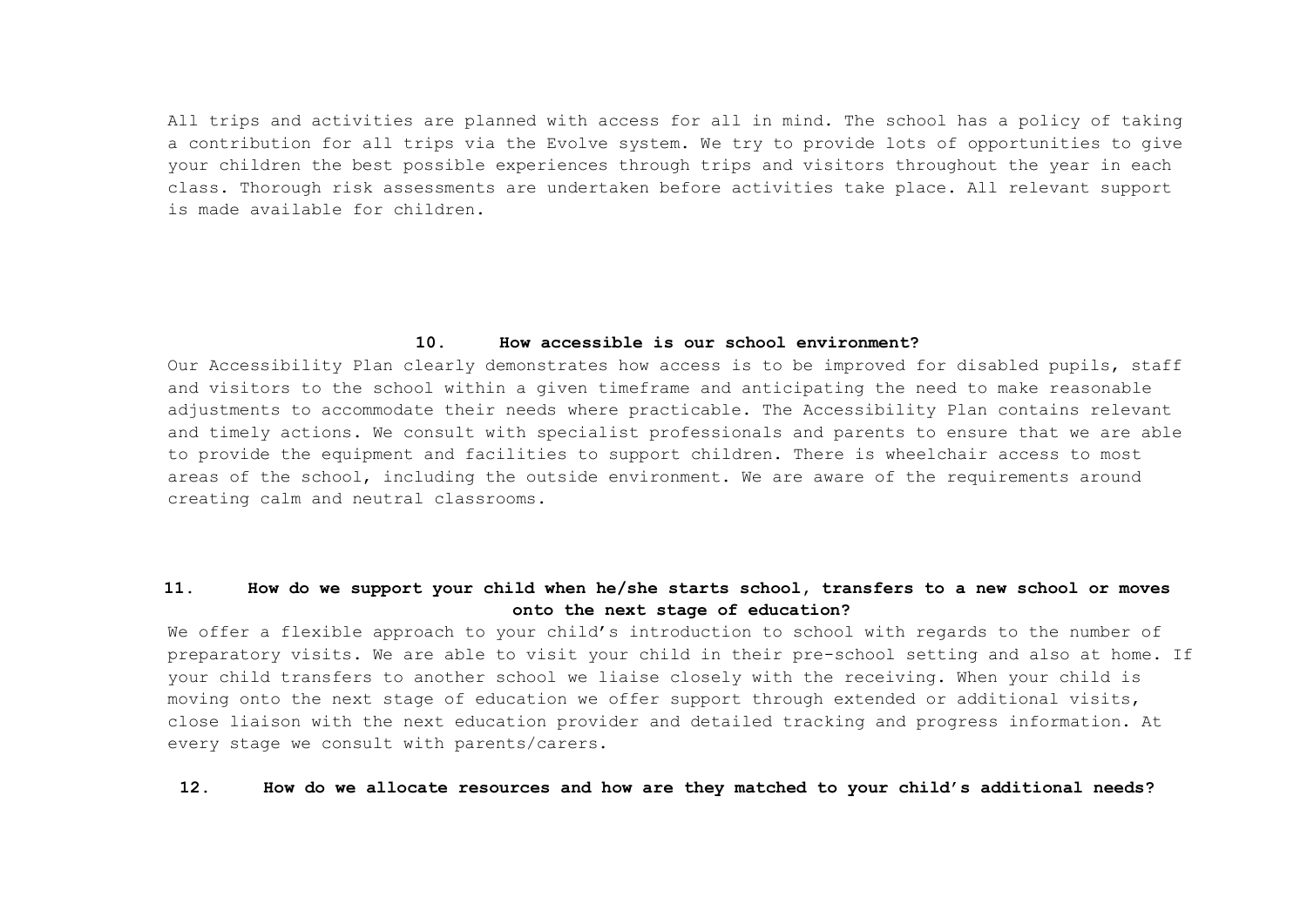We have a detailed Provision Map which enables us to match needs to interventions and support. We use the advice of other professionals to provide appropriate support. We review provision at least once every term. SEN Information Report

# **13. How do we make decisions about the type and amount of support your child will receive?** We consider very carefully the advice from you, the child's parents/carer, other professionals, previous educational settings and information that we gather through informal and formal assessments. School meets with outreach support in September and January each academic year to plan and prioritise appropriate levels of support for pupils and also to monitor and evaluate support already undertaken.

#### **14. How can parents/carers become involved in school life?**

We welcome volunteers to work within school; many have gone on to gain qualifications and employment in education. On entry to school every family automatically becomes a member of the Bryn Gates Association (P.T.A. equivalent). We have a thriving parental representation on our Governing Body.

### **15. Who should you contact for further information?**

Please contact the school office to arrange a visit when you are considering our school for your child's education. If your child already attends our school, please contact your child's class teacher in the first instance. If necessary, you will be signposted to the SENCO; at present Mrs E Bamber. We pride ourselves on being a fully inclusive school. All members of the school community are proactive and fully involved in every child's education and personal development.

#### **16. How will we support your child with remote learning?**

If your child is absent due to testing or self isolation you can refer to our school website for information within your child's year group to support your child at home with their learning. If